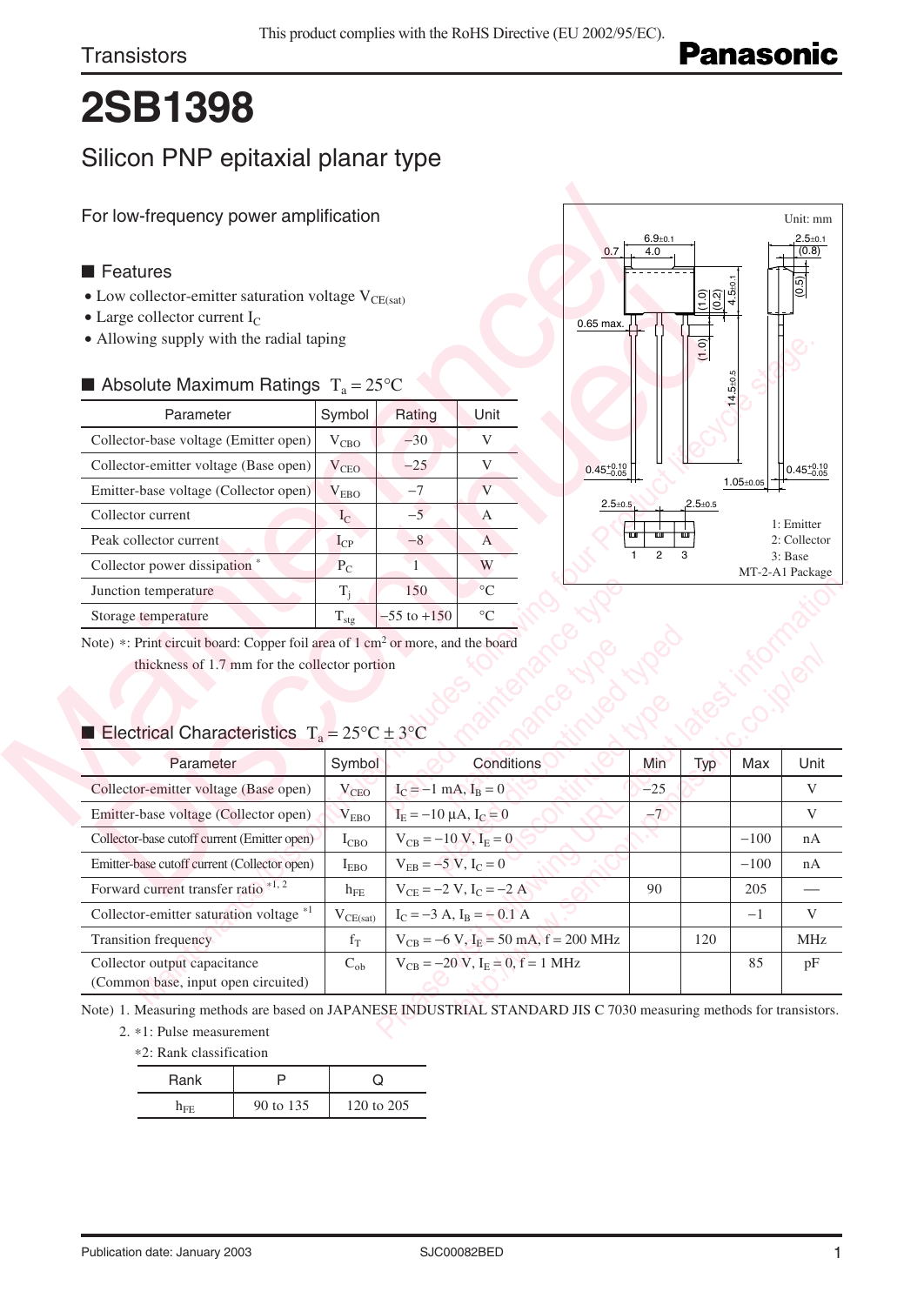## **Panasonic**